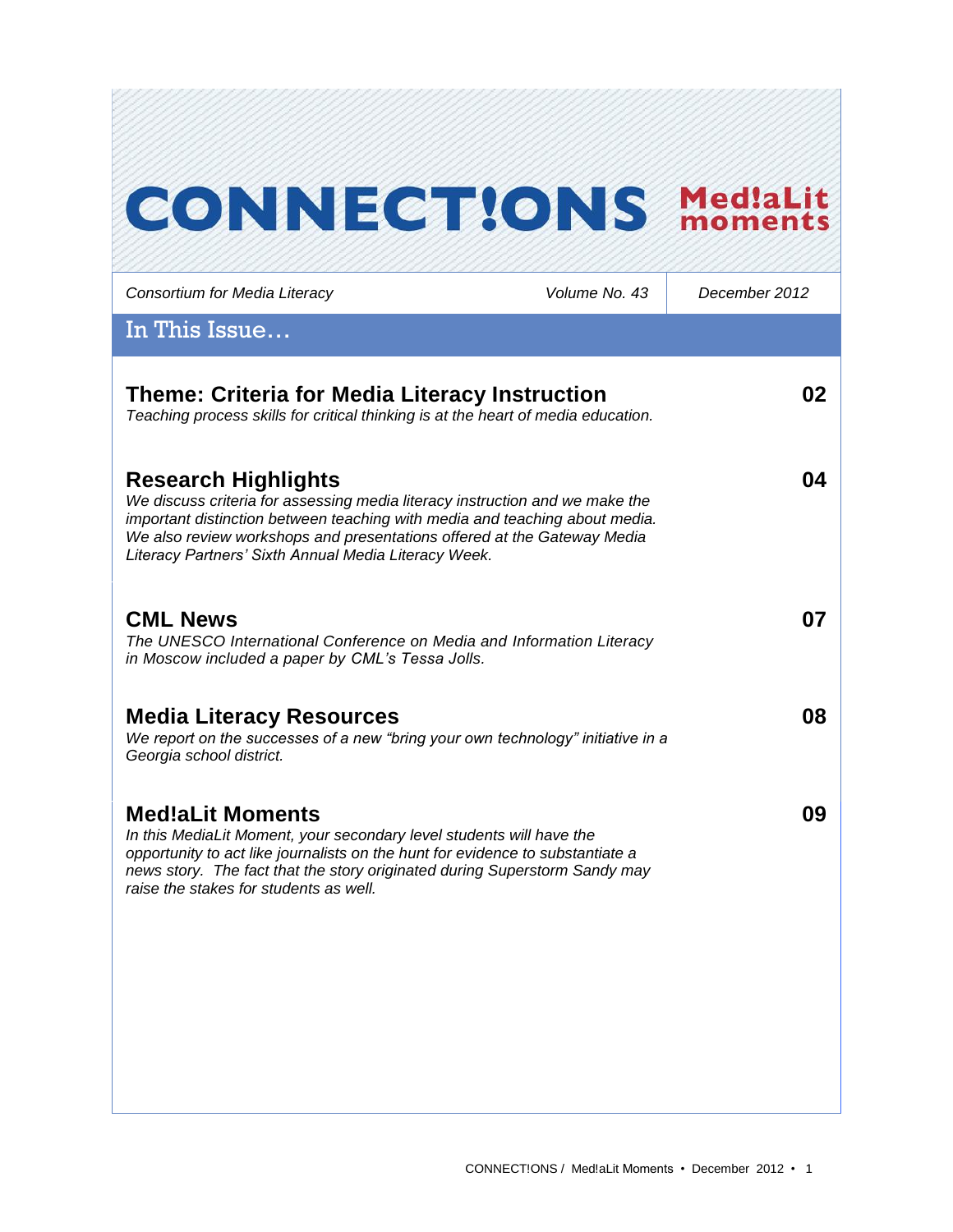### Theme: Criteria for Media Literacy Instruction

The digital media sphere has been exploding over the last several years, and one result of that explosion is the increasing presence of digital media being used by children of all ages. In turn, schools themselves are trying to keep pace with their students by incorporating digital, non-print media into their instruction. This is an exciting time for media literacy advocates since the scramble to keep up with technology is driving the need for media literacy education like no other time since television. "Today, seven year-olds can edit films on i-Movie or any other program, and in our research, they are doing that. There is a danger of confusing media education with technology," David Buckingham, Professor of Media and Communications in the School of Social Sciences at Loughborough University stated. "This is a very dangerous moment for us. How do we insist on critical dimensions of media literacy being important at a point when everybody seems to be rushing to get kids doing very functional things with technology, as though by wiring them up we are somehow going to solve the world's problems?" (quote from [Voices of Media Literacy,](http://www.medialit.org/voices-media-literacy-international-pioneers-speak) David Buckingham interview). The advent of "new" media does not necessarily mandate a "new" approach to teaching media literacy.

CML's Q/TIPS Framework with Five Key Questions and Core Concepts for consumers *and* producers is easily applied to all media messages regardless of modality or device (chart appears on page 3). CML's approach to media literacy education is founded on the premise that one's relationship to media is not defined by the latest technological advancement but rather by the ability to think critically about all media messages regardless of the messenger. Indeed, new types of media and new technology will continue to bring new ideas to the field and new ideas spur advancement, but a strong foundation in the critical "reading" and "writing" of media texts must not be overlooked in our search for something "new."

As CML President Tessa Jolls states in her paper submitted to the UNESCO International Conference in Moscow, June 2012, "What makes one media literate is understanding media as a system of representation, and being able to both deconstruct and construct media. It is the critical thinking APPLIED to production in a SYSTEMATIC way that makes a person media literate. In teaching, it is teaching ABOUT media rather than just teaching WITH media that distinguishes a media literacy pedagogy. This explains why having a credible framework for media literacy is essential."

This issue of *Connections* begins with an article outlining criteria for assessing media education, and we review the substantive workshops and cutting-edge presentations recently offered at Gateway Media Literacy Partners' Media Literacy Week in Saint Louis. In addition, we report on the successful rollout of one Georgia school district's "Bring Your Own Technology" initiative. And in the MediaLit Moment for this issue, news stories originating from the chaos of Superstorm Sandy give your students an opportunity to grapple with the challenges of establishing the validity of a news report in a time of crisis.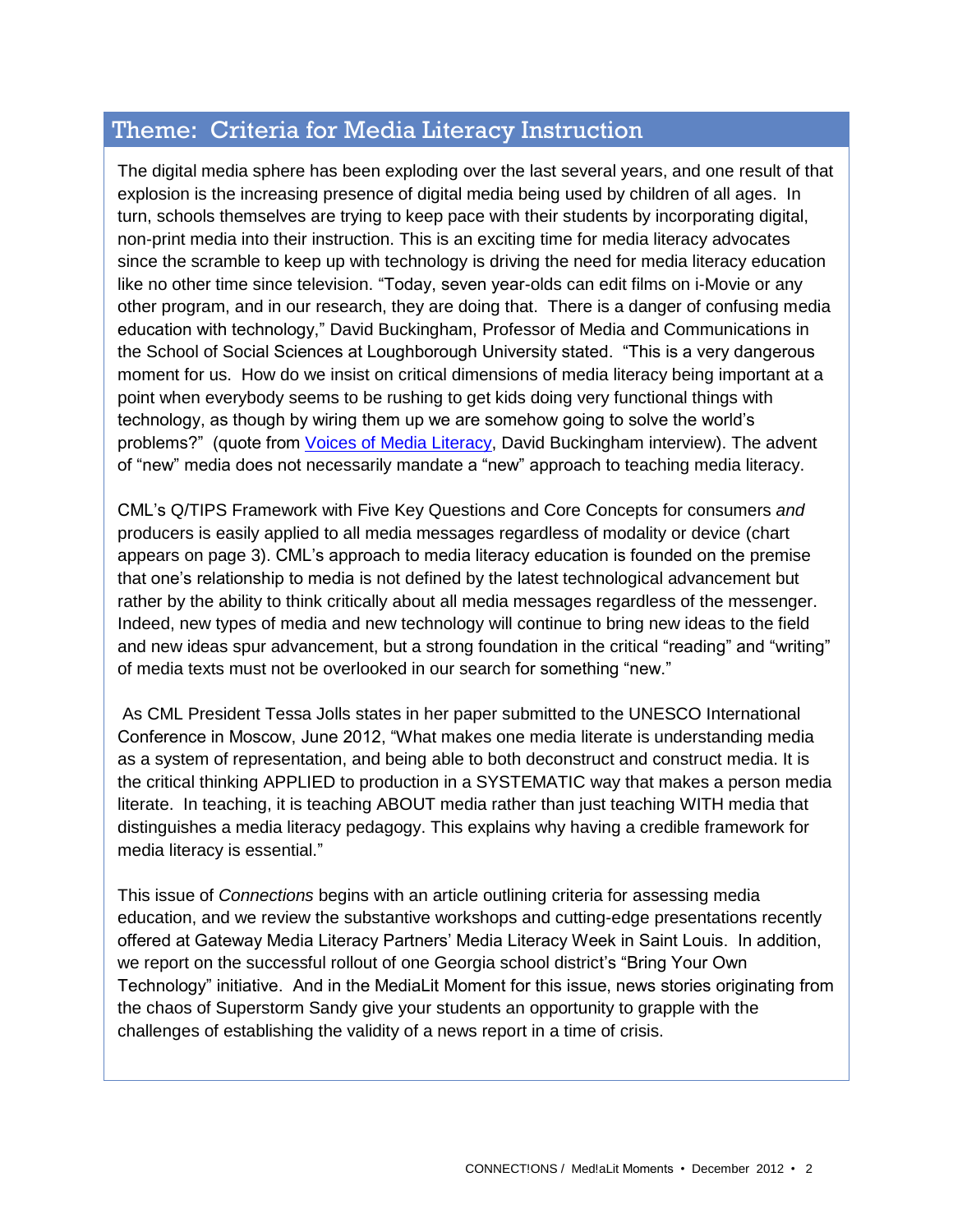

#### CML's FIVE KEY QUESTIONS AND CORE CONCEPTS (Q/TIPS) FOR CONSUMERS AND PRODUCERS

|                | <b>Media Deconstruction/Construction Framework</b> |                        |                     |                      |  |
|----------------|----------------------------------------------------|------------------------|---------------------|----------------------|--|
| #              | <b>Key Words</b>                                   | <b>Deconstruction:</b> | <b>CML's 5 Core</b> | <b>Construction:</b> |  |
|                |                                                    | <b>CML's 5 Key</b>     | <b>Concepts</b>     | <b>CML's 5 Key</b>   |  |
|                |                                                    | <b>Questions</b>       |                     | <b>Questions</b>     |  |
|                |                                                    | (Consumer)             |                     | (Producer)           |  |
| 1              | <b>Authorship</b>                                  | Who created this       | All media           | What am I            |  |
|                |                                                    | message?               | messages are        | authoring?           |  |
|                |                                                    |                        | constructed.        |                      |  |
| $\overline{2}$ | <b>Format</b>                                      | What creative          | Media               | Does my message      |  |
|                |                                                    | techniques are         | messages are        | reflect              |  |
|                |                                                    | used to attract my     | constructed         | understanding in     |  |
|                |                                                    | attention?             | using a             | format, creativity   |  |
|                |                                                    |                        | creative            | and technology?      |  |
|                |                                                    |                        | language with       |                      |  |
|                |                                                    |                        | its own rules.      |                      |  |
|                |                                                    |                        |                     |                      |  |
| 3              | <b>Audience</b>                                    | How might              | <b>Different</b>    | Is my message        |  |
|                |                                                    | different people       | people              | engaging and         |  |
|                |                                                    | understand this        | experience the      | compelling for my    |  |
|                |                                                    | message                | same media          | target audience?     |  |
|                |                                                    | differently?           | message             |                      |  |
|                |                                                    |                        | differently.        |                      |  |
|                | <b>Content</b>                                     | What values,           | Media have          |                      |  |
| 4              |                                                    |                        | embedded            | Have I clearly and   |  |
|                |                                                    | lifestyles and         |                     | consistently framed  |  |
|                |                                                    | points of view are     | values and          | values, lifestyles   |  |
|                |                                                    | represented in or      | points of view.     | and points of view   |  |
|                |                                                    | omitted from this      |                     | in my content?       |  |
|                |                                                    | message?               |                     |                      |  |
| 5              | <b>Purpose</b>                                     | Why is this            | Most media          | Have I               |  |
|                |                                                    | message being          | messages are        | communicated my      |  |
|                |                                                    | sent?                  | organized to        | purpose              |  |
|                |                                                    |                        | gain profit         | effectively?         |  |
|                |                                                    |                        | and/or power.       |                      |  |
|                |                                                    |                        |                     |                      |  |



**© 2009 Center for Media Literacy / www.medialit.org**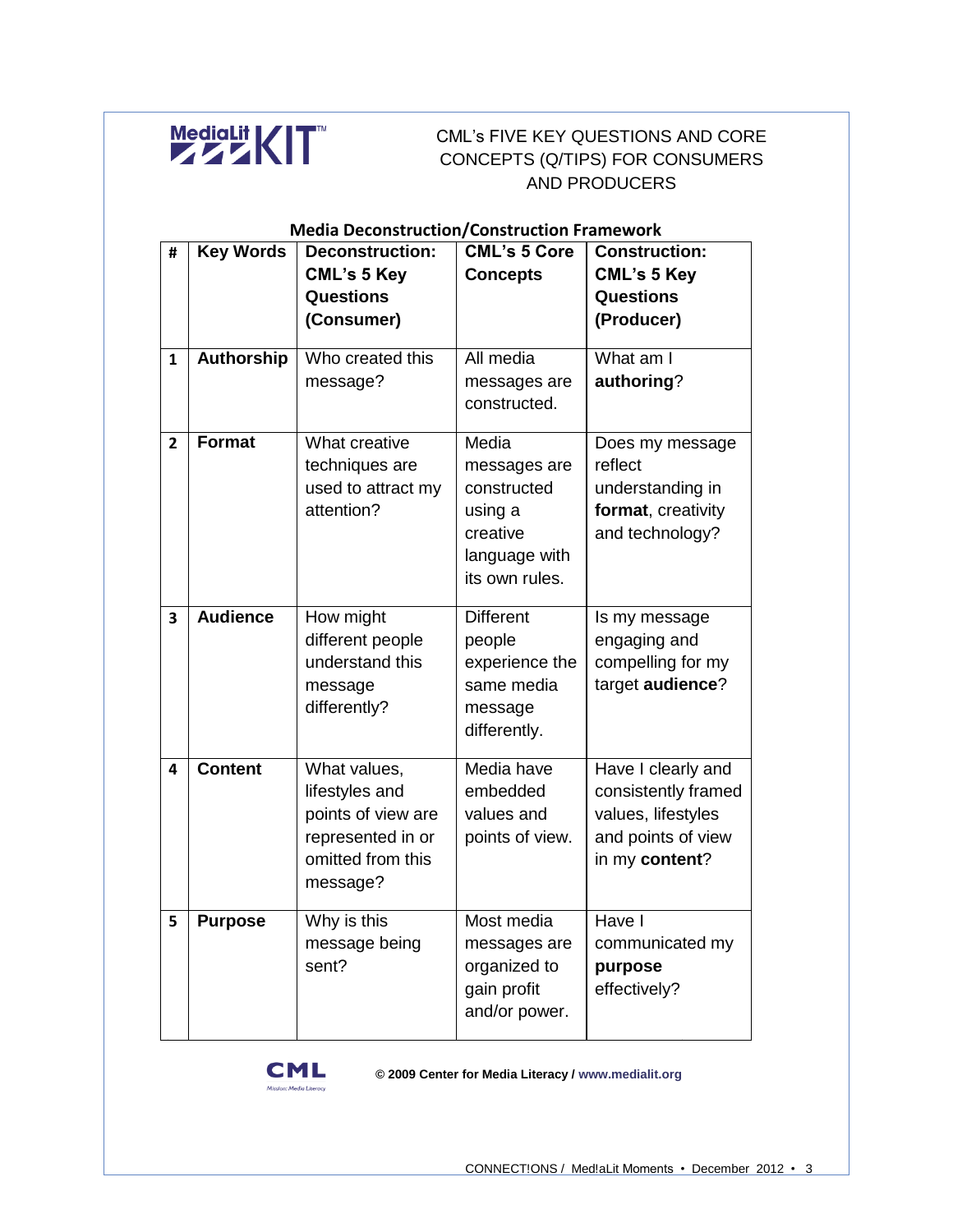# Research Highlights

#### **Criteria for Assessing the Use of Media in Instruction**

From the publication of the Key Questions and Core Concepts of Media Literacy to the publication of the Media Literacy Trilogy to the paper submitted for the recent Conference on Media and Information Literacy in Moscow, CML has advanced a consistent set of principles for media literacy instruction. These also form the basis for evaluating educational programs which utilize media in instruction. Exemplary programs should fulfill the following requirements:

- Teach *about* the media, and not just *with* media
- Help students understand media as a system of representation for oneself and others
- Engage students in critical "reading" and "writing" of media texts
- Foster habits of critical thinking which can motivate students to engage in sustained inquiry with media texts
- Provide opportunities for practice with key media literacy questions and core media literacy concepts through an accessible framework easily applied
- Encourage students to examine media from multiple perspectives, including differing audience viewpoints
- Encourage students to engage personally--not just intellectually--in making meaning from the media they consume and produce

This list, of course, delivers the criteria in condensed form. We expand on the implications of each here:

*Teaching* about*, rather than* with *media,* and *Teaching media as a system of representation* The most common misconception about media literacy education is that it revolves around the use of media to engage students. In other words, media are used as an instructional aid. But using media in this way misses important and exciting opportunities for students to turn the lens of inquiry on the makers of media themselves. Someone actually created the media product, and intended it to have an effect on an audience. Who made it? What are their interests? Do they have a particular point of view? Questions like these lead directly to the principle that all media are constructed, and to the principle that all media generally function as a system of representation. In the early 1980s, Len Masterman argued that "media are actively involved in processes of *constructing* or *representing* 'reality' rather than transmitting or reflecting it" (*Teaching the Media*, 20, emphasis in original).

#### *Engage students in critical reading and writing of media texts*

In our current era of digital media, general consumers and educational technology professionals alike tend to miss the fact that human attitudes and points of view are actually built into the devices they use to access the media. As we discussed in a recent issue of *Connections*, the mechanics of a video game actually reflect the game designers' values and habits of thought. Are those game mechanics literally a text? Maybe not, but if players are to understand the influences which the game might have on their own thinking, it's highly useful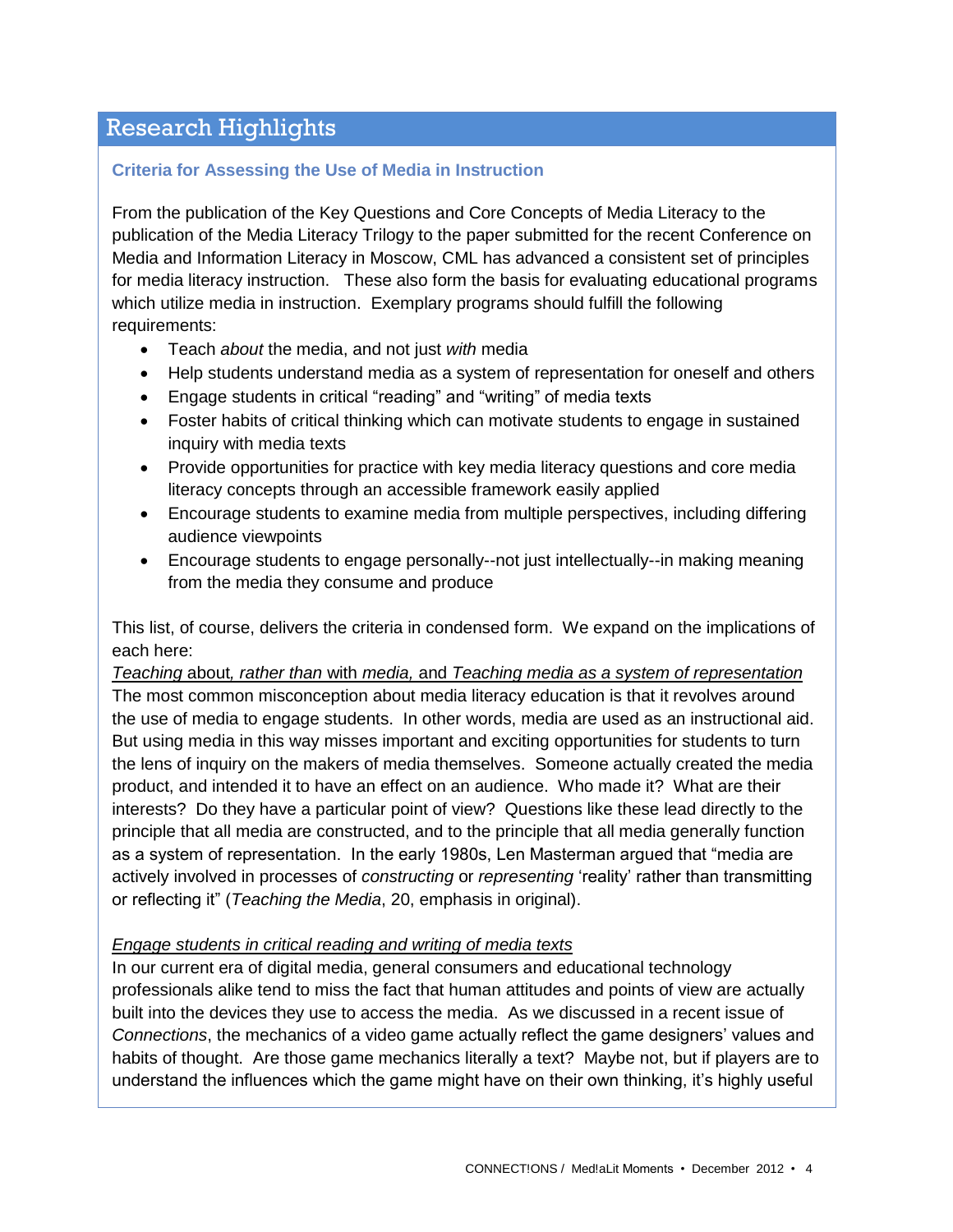to approach the game as a text as well. Educators who use media in the classroom should be prepared to help students evaluate any media product as a persuasive text, and to provide structured opportunities for them to engage in close readings of those texts. Moreover, instruction in close reading provides students with the groundwork for reflective, creative production of their own media texts.

#### *Foster habits of critical thinking*

Students should be able to evaluate and appreciate media texts on their own, not least because these are skills they will need to make sense of the relationship they will have with media for the rest of their lives. For their part, teachers need to help students ask productive questions about the media they encounter and that they make. Asking productive questions involves critical thinking skills which most curricula in the disciplines rarely address--yet these are essential *learning* skills.

#### *Provide opportunities for practice with key questions and core concepts*

Many different media education organizations, including CML, publish a set of key questions or principles which can help students engage in critical inquiry with media texts. Guided practice with the Five Key Questions and Core Concepts helps students internalize the process by which they can effectively investigate media and produce media.

In addition, the CML Framework of Key Questions and Core Concepts functions as a curricular template, and can ensure that a media education program which succeeded in one classroom will succeed in another. Media education programs which are *consistent, measurable, replicable, and scalable* meet the highest benchmarks of quality, and educators and administrators alike can practice with the Framework to build such programs.

#### *Examine media from multiple perspectives*

With the advent of cultural studies scholarship in the 1980s, it became clear that the meaning of media texts did not simply reflect the intentions of the producers, but were determined at least in part by the way in which audiences responded to them. In other words, we all read different "versions" of the same media text. By implication, teachers and programs which steer students towards a preferred reading and writing of media texts unreasonably limit the scope of their inquiry. Exploration of media texts should be student-driven, not teachercentered.

#### *Encourage students to personally engage in making meaning from media*

Just because students like to watch certain programs or play certain games doesn't mean that they'll always be interested in conducting close reading of those texts. They need to feel like they have something at stake in the act of reading and writing media. Why does it matter? What difference will it make? Students who feel like they have a stake in the answers are likely to be interested in exploring the questions together as well. The CML Empowerment Spiral of Awareness, Analysis, Reflection and Action is intended to provide a loose framework for encouraging personal and social engagement with media.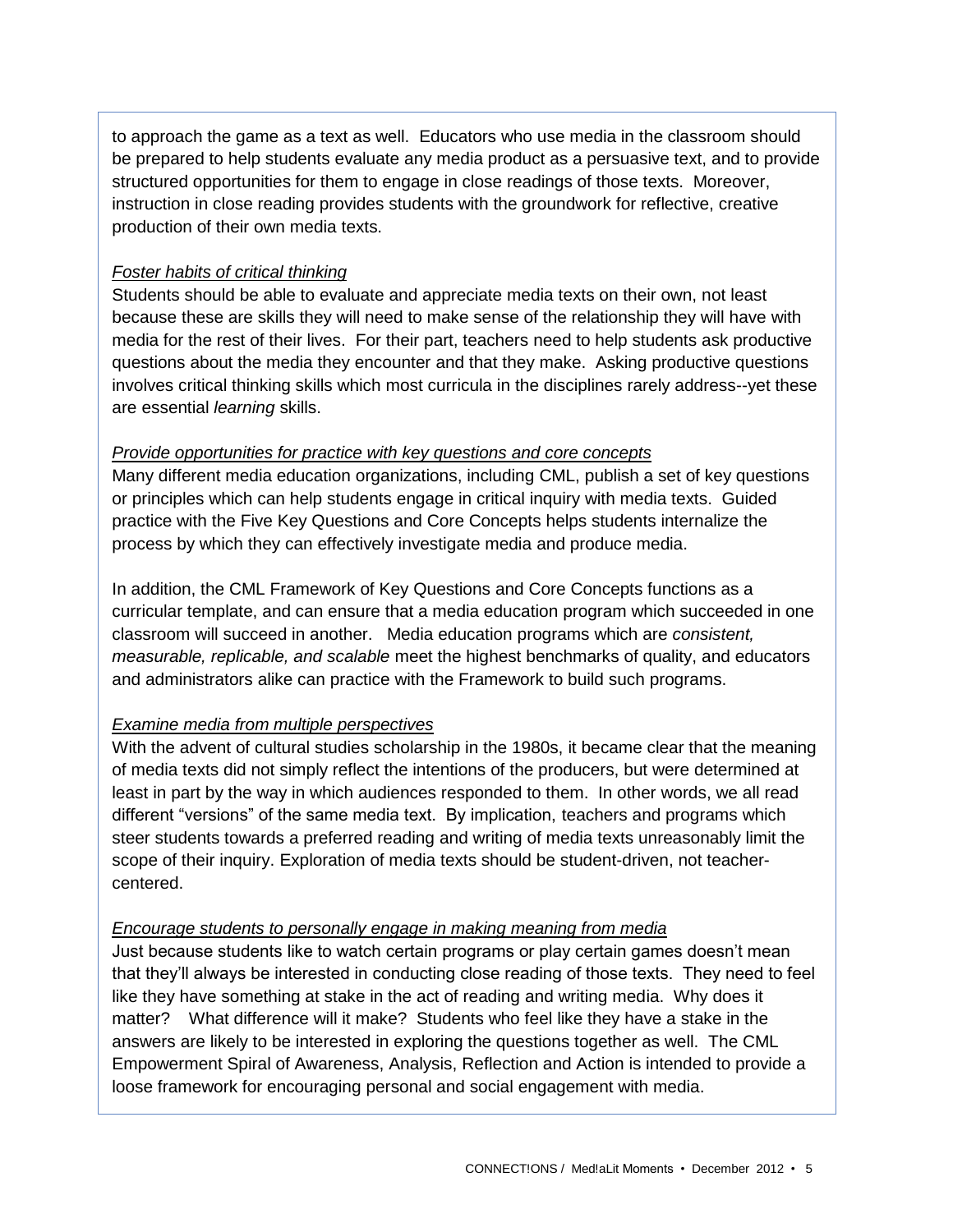#### **Gateway Media Literacy Partners Hosts Sixth Annual Media Literacy Week**

Gateway Media Literacy Partners, a non-profit organization devoted to media literacy awareness and practice across the Saint Louis region, convened its sixth annual Media Literacy Week from October  $28<sup>th</sup>$  to November  $4<sup>th</sup>$ . The theme for the event was International Media Literacy: A Basic Human Right? Alton Grizzle, co-manager of UNESCO's global actions on media and information literacy, delivered the keynote address.

Each year, a network of educational institutions, including the Co-Operating School Districts of Greater Saint Louis, Webster University, Lindenwood University, Saint Louis Community College-Meramec, host the 'staple' events for each Media Literacy Week. This year these included a seminar at CSD with Cable in the Classroom Executive Director Frank Gallagher on the intersections between the Partnership for 21<sup>st</sup> Century Skills Framework and media literacy education; a sixth annual best practices conference for K-12 educators; a panel on strategies for implementing media literacy across the curriculum; an academic symposium, and an international media literacy seminar featuring a panel of students and instructors from Soliya Connect, a cross-cultural "Exchange 2.0" program affiliated with the UN Alliance of Civilizations Initiative.

Media Literacy Week included a diverse array of special events, from presentations on media literacy and career choice, augmented reality technologies as a vehicle for media literacy learning, and a tour of an urban design exhibit at the Mildred Lane Kemper Art Museum curated by a resident media literacy educator. With the Presidential election just around the corner, Media Literacy Week offerings included two panels of journalists on media messaging in the 2012 campaign, and a screening of a film on the controversial Koch Brothers followed by a Q&A with director Robert Greenwald of Brave New Films.

For more on Gateway Media Literacy Partners, you may access their website, blog and twitter feed at: [www.gmlpstl.org](http://www.gmlpstl.org/) You may also wish to visit the *Connections* archive at the Consortium for Media Literacy website. Our July 2011 issue on *Media Literacy in the Community* includes a story on Gateway Media Literacy Partners and features excerpts of interviews with Art Greenblatt and GMLP President Jessica Z. Brown.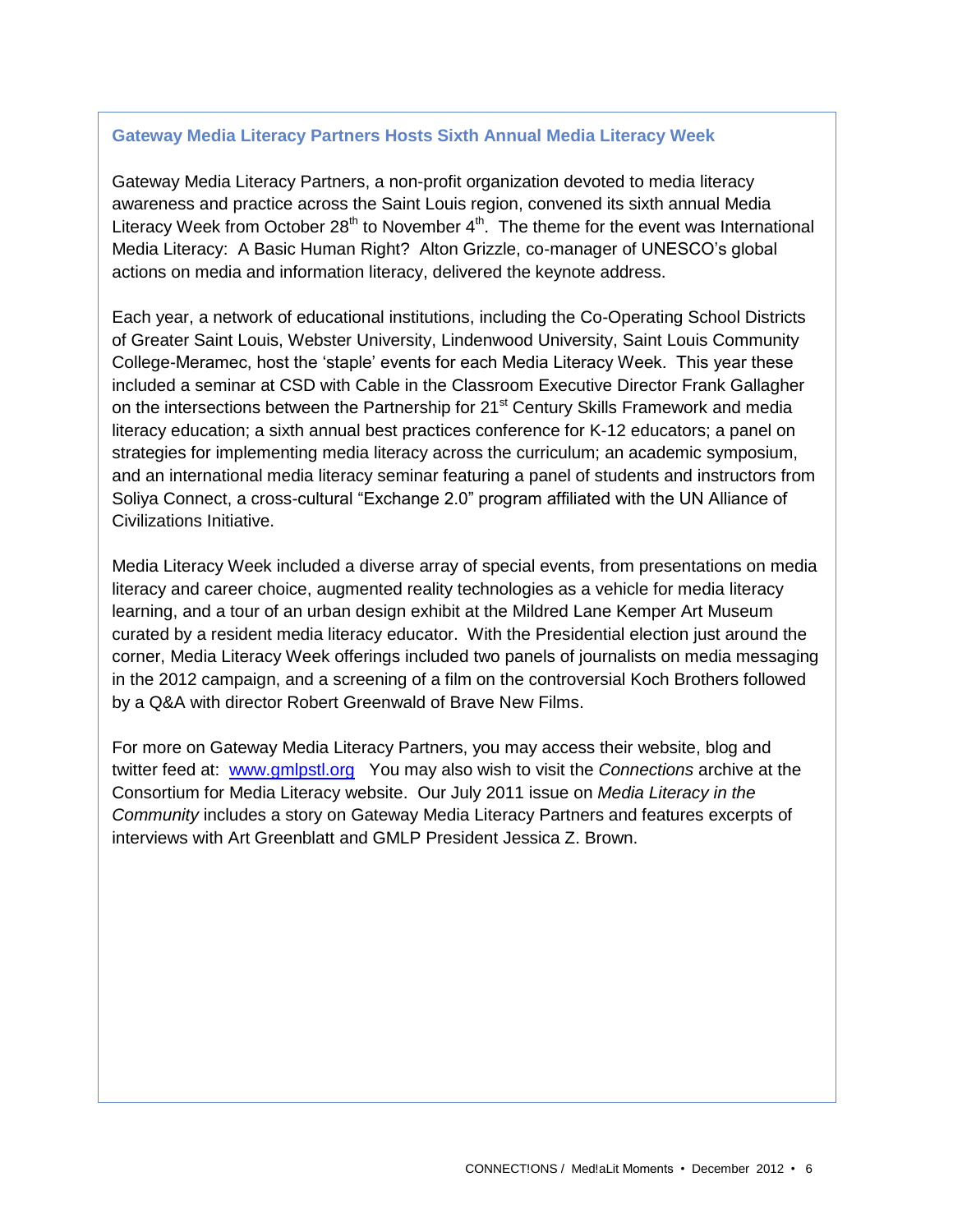# CML News



Click image for more information about the UNESCO International Conference

# **CONSORTIUM** for **MEDIA LITERACY**

**Uniting for Development** 

**UNESCO International Conference Media and Information Literacy for Knowledge Societies**

CML President Tessa Jolls was invited to present a paper for the conference held in Moscow by the Russian Federation in June 2012.

Jolls' paper titled *Media Literacy: The Foundation for Anywhere, Anytime Learnin*g stresses that the process skills of media literacy must be taught, applied and internalized by new generations of avid media consumers.

*Media and information literacy is directly linked to UNESCO's mandate and strategic objectives oriented to build inclusive knowledge societies.* UNESCO web site November 2012

Read *[Media Literacy: The Foundation for](http://www.medialit.org/reading-room/unesco-international-conference-media-and-information-literacy)  [Anywhere, Anytime Learning](http://www.medialit.org/reading-room/unesco-international-conference-media-and-information-literacy)*

#### **About Us…**

The Consortium for Media Literacy addresses the role of global media through the advocacy, research and design of media literacy education for youth, educators and parents.

The Consortium focuses on K-12 grade youth and their parents and communities. The research efforts include nutrition and health education, body image/sexuality, safety and responsibility in media by consumers and creators of products. The Consortium is building a body of research, interventions and communication that demonstrate scientifically that media literacy is an effective intervention strategy in addressing critical issues for youth.

**[www.consortiumformedialiteracy.org](http://www.consortiumformedialiteracy.org/)**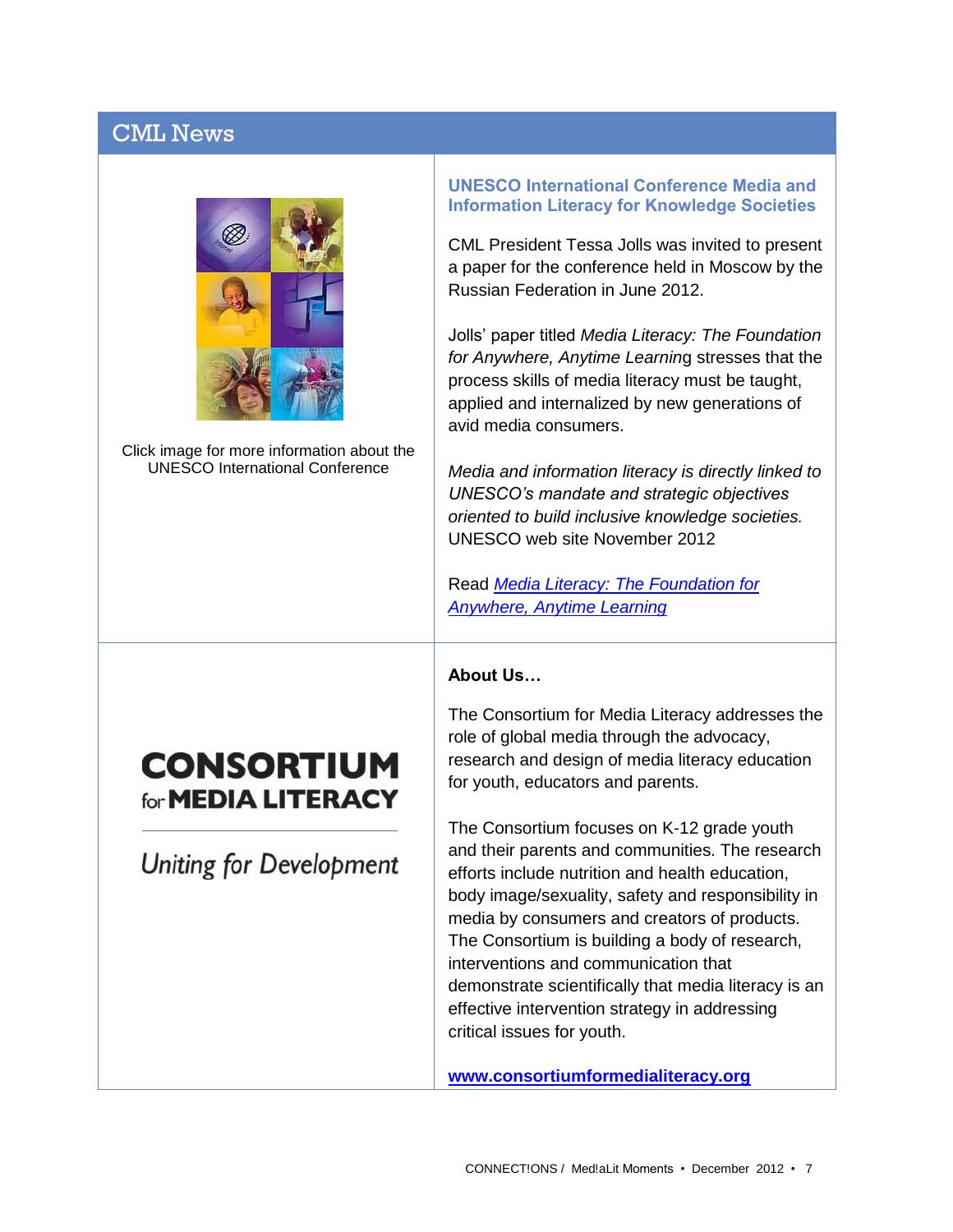# Resources for Media Literacy

**Teaching Tip:** Reinforce the Key Words for media literacy by using them in your classroom on a daily basis: Authorship, Format, Audience, Content, and Purpose.

#### **Georgia School District Launches "Bring Your Own Technology" Initiative**

In the spring of this year, the Forsyth County School District in Georgia pioneered a "Bring Your Own Technology" policy in its schools. Though participation by teachers is entirely voluntary, BYOT classrooms are available in all schools in the county.

According to district technology coordinator Tim Clark, the introduction of the policy has fostered an atmosphere of trust and respect. In an interview with Anne Collier of Net Family News, Clark remarks, "Just having every student bring his or her own device – cellphone, tablet, gameplayer, laptop, etc. – communicates respect for individuality and individual interests, and you build from there." Clark reflects, "It happens to all of us – we need to find commonalities, talk about things we feel safe about, before we have good discussions about parts of speech or social studies."

In the district's FAQ on the bring-your-own-technology initiative, the answer to the question "What hurdles have you faced since implementation?" is somewhat surprising. Those hurdles are neither technical nor behavioral, but pedagogical: "Many secondary teachers are used to direct instruction, yet differentiation, collaboration and inquiry results from the implementation of project-based learning with BYOT. . .Furthermore, many high school students are not used to learning from their device – they have used them for personal uses, and they need to have teachers facilitate use by asking the right questions. . . For example, the teacher often has to know how to give suggestions for different activities and projects. .[and] has to ask students how they think they can learn with their devices."

Discipline problems have actually decreased since the implementation of the initiative. According to the FAQ: "It is surprising in some ways how normal it seems with the devices in school."

Though the BYOT initiative allows room for spontaneity, flexibility and customized learning, preparation and planning for the initiative has been extensive. District board members have engaged in personal learning with iPads and other devices. The district upgraded security features on its network, and upgraded both internet and wireless connections. Professional development training was provided for 40 teachers in 7 district schools, and the district now provides each school with an instructional technology specialist and a media specialist with expertise in facilitating learning experiences in BYOT and project-based learning design.

To learn more about the BYOT initiative, visit these sites:

Forsyth Technology and Information Services<http://www.forsyth.k12.ga.us/page/824> Net Family News<http://www.netfamilynews.org/all-kinds-of-learning-all-at-once-with-byot>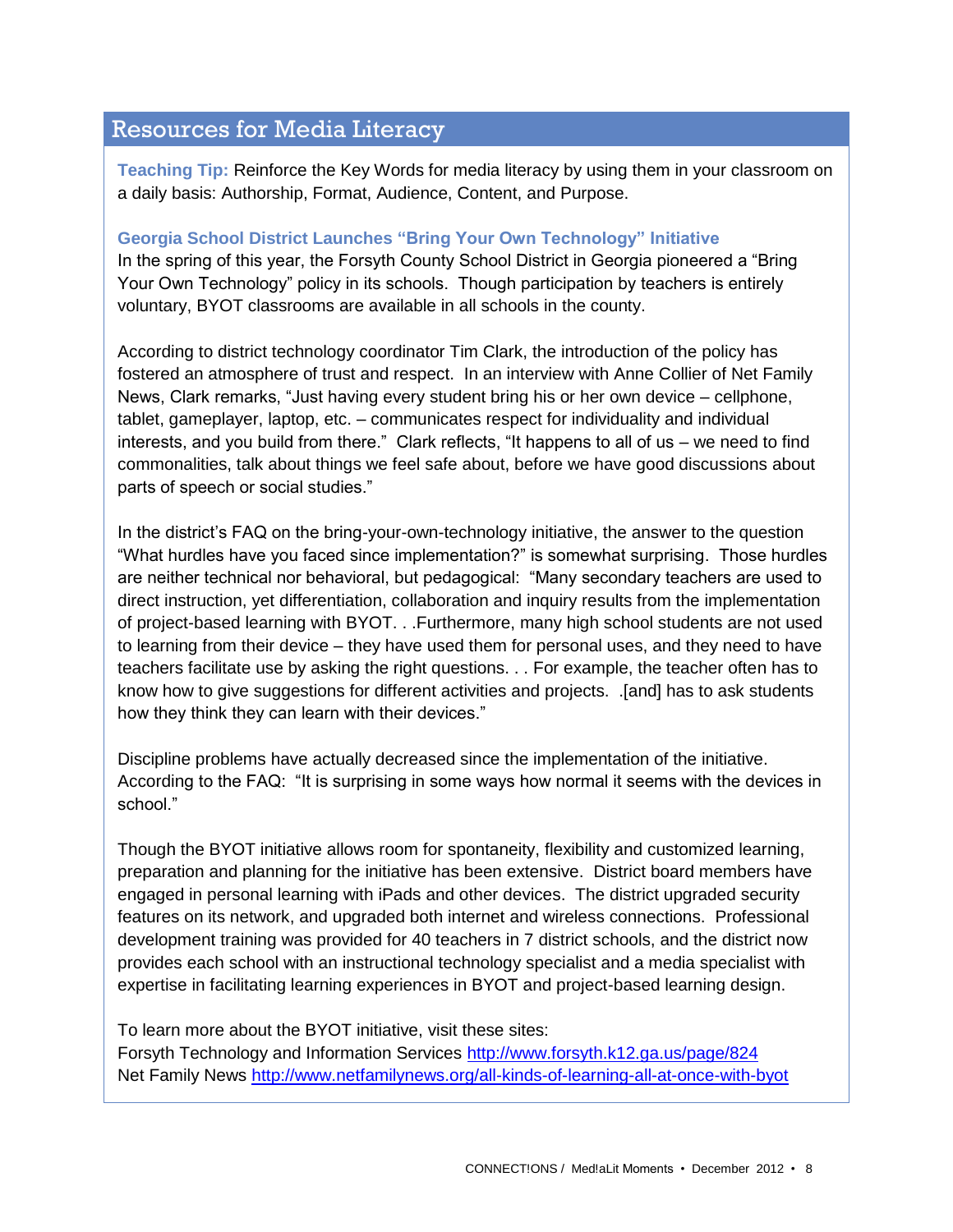# Med!aLit Moments

#### **Looking for Truth When the Lights Are Out**

Accessing timely, reliable information is of paramount importance during a severe weather event, and yet, in an era of multiplying media platforms, consumers are reaching for a variety of media, including social media, as sources of breaking news during such events. Dissemination of false news reports may increase substantially, if not exponentially at such times. In this MediaLit Moment, a false news item generated during Hurricane Sandy provides a real-world scenario for exploring principles of information credibility and grappling with questions of journalistic ethics.

#### **Ask students to examine the trail of sources associated with a false news report**

**AHA!:** Establishing the validity of a news report isn't always easy!

Key Question #1: Who created this message? Core Concept #1: All media messages are constructed

Key Question #2: What creative techniques are used to attract my attention? Core Concept #2: Media messages are constructed using a creative language with its own rules

**Grade Level:** 9+

**Materials:** Handout of news story from Poynter Institute; or computer with internet connection, LCD projector and classroom screen

**Activity:** Hook students by asking them what they know about the Internet as a source for false news reports. Did they see any false reports for Hurricane Sandy?

Display or distribute the following story on the false report of flooding at the New York Stock Exchange from Poynter Institute, a national organization devoted to teaching the writing and critical reading of news:

[http://www.poynter.org/latest-news/mediawire/193564/cnn-weather-channel-inaccurately](http://www.poynter.org/latest-news/mediawire/193564/cnn-weather-channel-inaccurately-report-that-new-york-stock-exchange-is-under-3-feet-of-water/)[report-that-new-york-stock-exchange-is-under-3-feet-of-water/](http://www.poynter.org/latest-news/mediawire/193564/cnn-weather-channel-inaccurately-report-that-new-york-stock-exchange-is-under-3-feet-of-water/)

When students have finished reading the story, ask whether they believe it had been appropriate for Piers Morgan and other CNN commentators to rely on the information they had at their disposal and pass on the story that the NYSE had been flooded. Why or why not? Why does it matter? During the discussion, make sure to ask which sources of information mentioned in the story they believe to be the most credible and why. Direct their attention to Key Question #1.